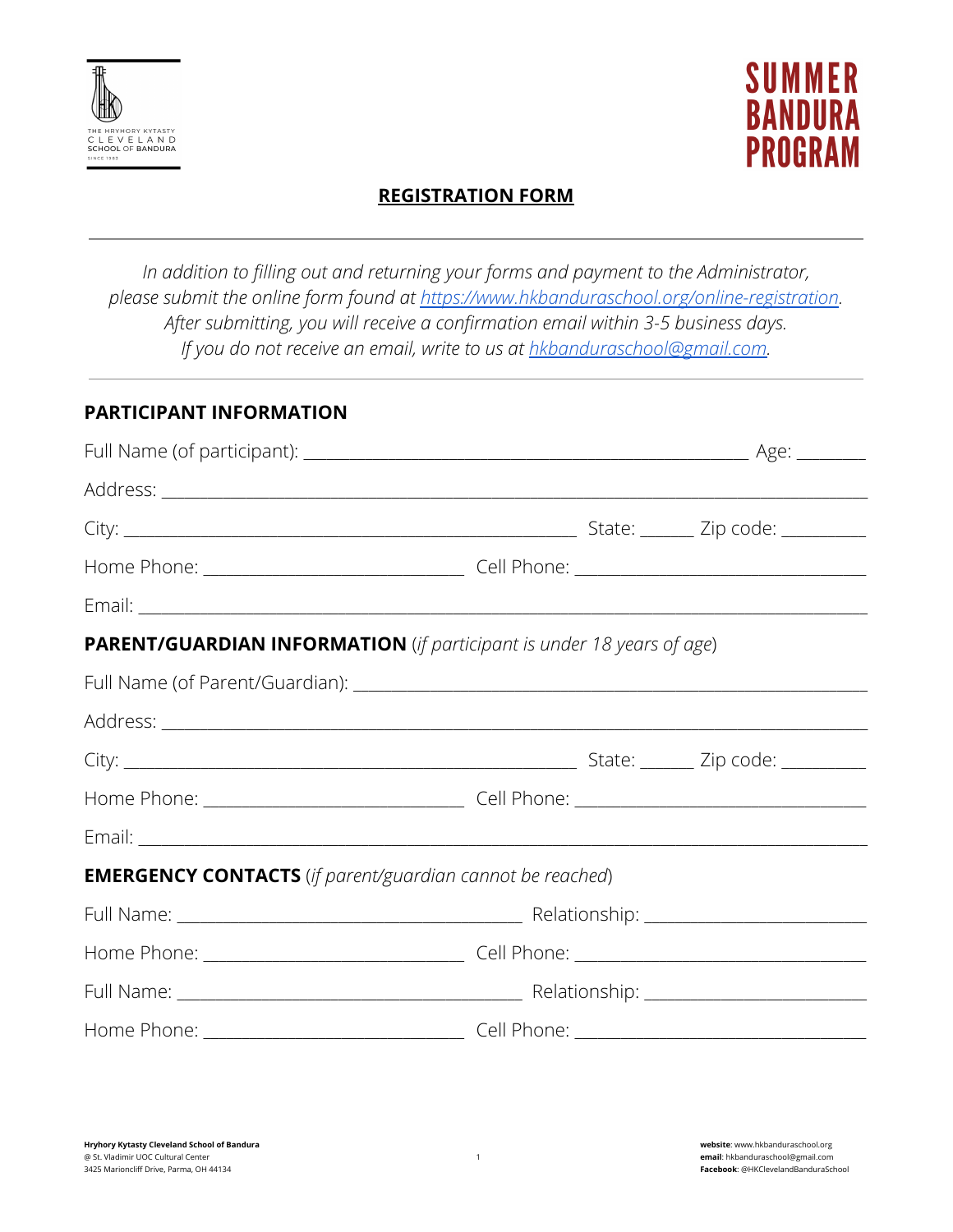



# **ADDITIONAL INFORMATION**

\_\_\_\_\_\_\_\_\_\_\_\_\_\_\_\_\_\_\_\_\_\_\_\_\_\_\_\_\_\_\_\_\_\_\_\_\_\_\_\_\_\_\_\_\_\_\_\_\_\_\_\_\_\_\_\_\_\_\_\_\_\_\_\_\_\_\_\_\_\_\_\_\_\_\_\_\_\_\_\_\_\_\_\_\_\_\_\_\_\_\_\_\_\_\_\_\_\_\_\_\_\_

\_\_\_\_\_\_\_\_\_\_\_\_\_\_\_\_\_\_\_\_\_\_\_\_\_\_\_\_\_\_\_\_\_\_\_\_\_\_\_\_\_\_\_\_\_\_\_\_\_\_\_\_\_\_\_\_\_\_\_\_\_\_\_\_\_\_\_\_\_\_\_\_\_\_\_\_\_\_\_\_\_\_\_\_\_\_\_\_\_\_\_\_\_\_\_\_\_\_\_\_\_\_

\_\_\_\_\_\_\_\_\_\_\_\_\_\_\_\_\_\_\_\_\_\_\_\_\_\_\_\_\_\_\_\_\_\_\_\_\_\_\_\_\_\_\_\_\_\_\_\_\_\_\_\_\_\_\_\_\_\_\_\_\_\_\_\_\_\_\_\_\_\_\_\_\_\_\_\_\_\_\_\_\_\_\_\_\_\_\_\_\_\_\_\_\_\_\_\_\_\_\_\_\_\_

\_\_\_\_\_\_\_\_\_\_\_\_\_\_\_\_\_\_\_\_\_\_\_\_\_\_\_\_\_\_\_\_\_\_\_\_\_\_\_\_\_\_\_\_\_\_\_\_\_\_\_\_\_\_\_\_\_\_\_\_\_\_\_\_\_\_\_\_\_\_\_\_\_\_\_\_\_\_\_\_\_\_\_\_\_\_\_\_\_\_\_\_\_\_\_\_\_\_\_\_\_\_

\_\_\_\_\_\_\_\_\_\_\_\_\_\_\_\_\_\_\_\_\_\_\_\_\_\_\_\_\_\_\_\_\_\_\_\_\_\_\_\_\_\_\_\_\_\_\_\_\_\_\_\_\_\_\_\_\_\_\_\_\_\_\_\_\_\_\_\_\_\_\_\_\_\_\_\_\_\_\_\_\_\_\_\_\_\_\_\_\_\_\_\_\_\_\_\_\_\_\_\_\_\_

\_\_\_\_\_\_\_\_\_\_\_\_\_\_\_\_\_\_\_\_\_\_\_\_\_\_\_\_\_\_\_\_\_\_\_\_\_\_\_\_\_\_\_\_\_\_\_\_\_\_\_\_\_\_\_\_\_\_\_\_\_\_\_\_\_\_\_\_\_\_\_\_\_\_\_\_\_\_\_\_\_\_\_\_\_\_\_\_\_\_\_\_\_\_\_\_\_\_\_\_\_\_

## **MUSICAL EXPERIENCE**:

- ☐ No experience
- $\Box$  Has played bandura before (number of years:  $\Box$ )
- □ Can read music notes
- □ Knows musical theory
- ☐ Needs to rent a bandura

Any additional information that you would like administration to know:

Any special requests (bandura needs, schedule flexibility):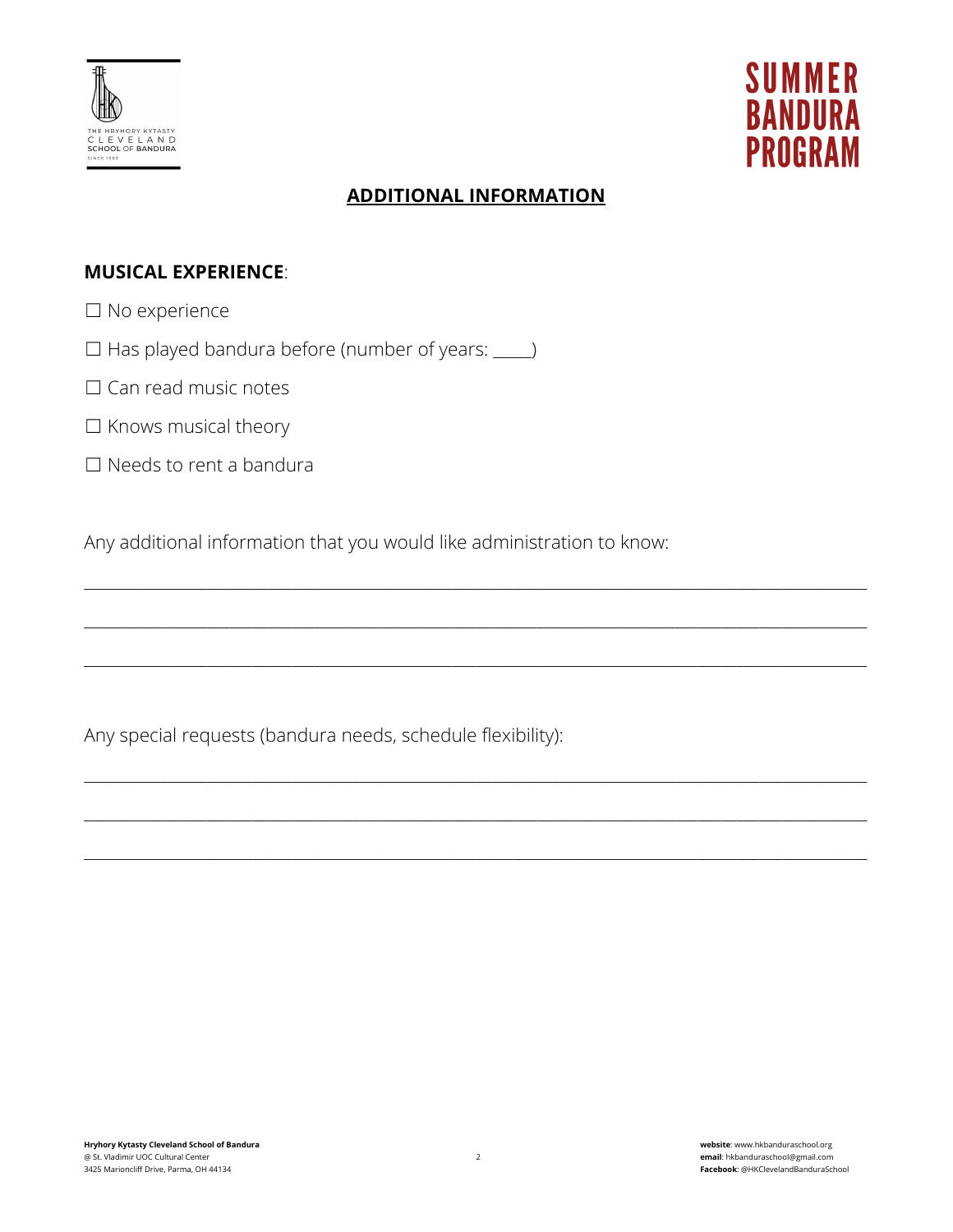



## **PAYMENT**

**COURSE COST**:  $(*200 for 1 week; $350 for 2 weeks)$   $x =$ 

 $\Box$  1<sup>st</sup> week (7/27 - 7/31)

 $\Box$  2<sup>nd</sup> week (8/2 - 8/7)

☐ Both weeks (7/27 - 8/7)

TOTAL: \_\_\_\_\_\_\_\_\_\_

*\*Family discount of 20% for additional children FAMILY DISCOUNT (20%):* \_\_\_\_\_\_\_\_\_\_

TOTAL AMOUNT: \_\_\_\_\_\_\_\_\_\_

# PLEASE FILL OUT THE ONLINE REGISTRATION FORM AT:

# **https://www.hkbanduraschool.org/online-registration**

RETURN THIS REGISTRATION PACKET AND PAYMENT TO:

#### **HK Cleveland School of Bandura**

*c/o Dr. Taras Mahlay 967 State Road Hinckley, OH 44233*

## MAKE CHECKS OUT TO:

## **HK Cleveland School of Bandura**

*ADMINISTRATIVE USE ONLY – DO NOT WRITE BELOW THIS LINE*

Date Postmarked: Payment Received On: Check Date: Check Number: Check Amount: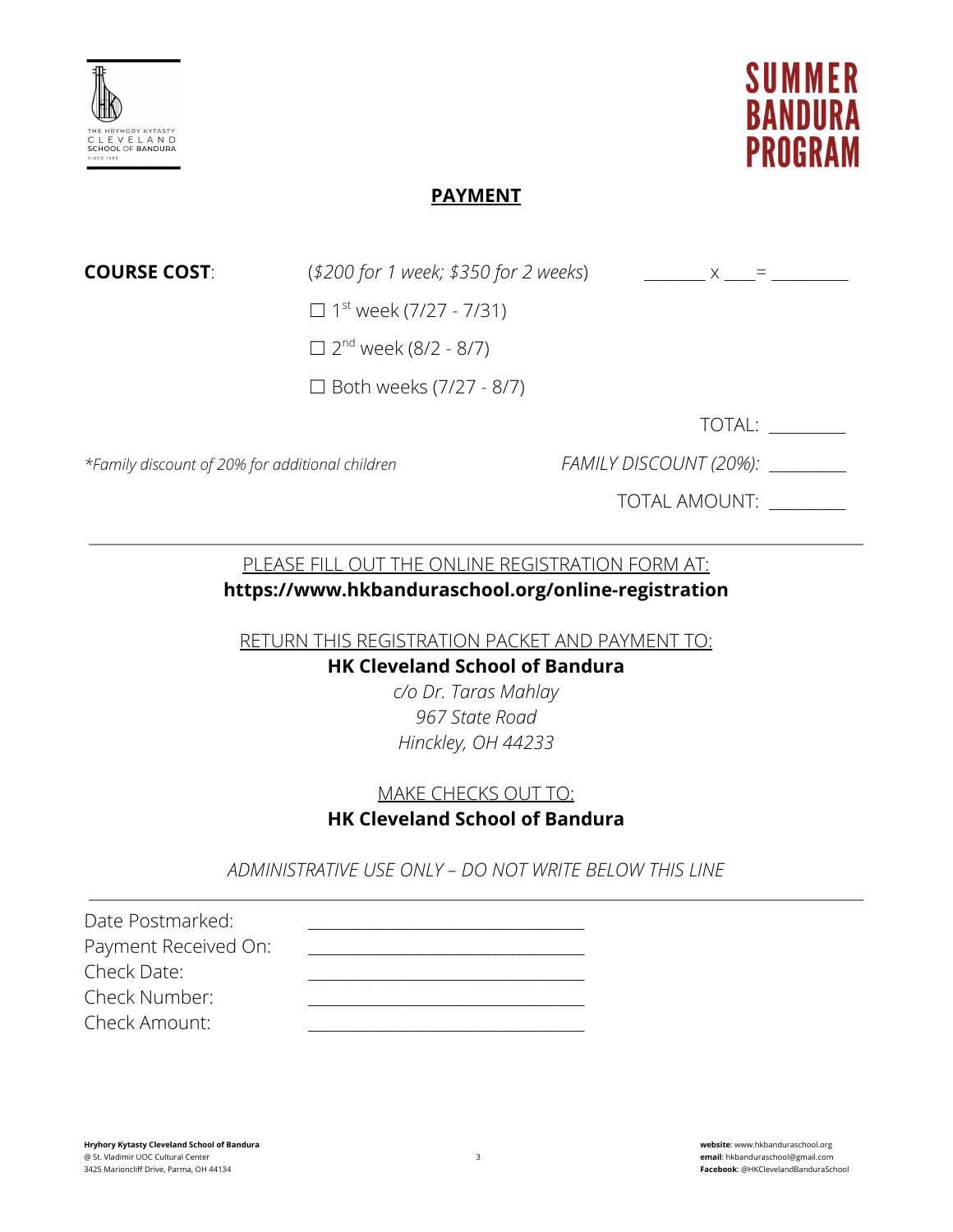



# **MEDICAL EMERGENCY CONTACT INFORMATION**

|  | Insurance ID #: _________________________________Group #: _______________________ |  |  |  |
|--|-----------------------------------------------------------------------------------|--|--|--|
|  |                                                                                   |  |  |  |
|  |                                                                                   |  |  |  |
|  |                                                                                   |  |  |  |
|  |                                                                                   |  |  |  |
|  |                                                                                   |  |  |  |
|  |                                                                                   |  |  |  |
|  |                                                                                   |  |  |  |
|  |                                                                                   |  |  |  |
|  |                                                                                   |  |  |  |
|  |                                                                                   |  |  |  |

 $\overline{4}$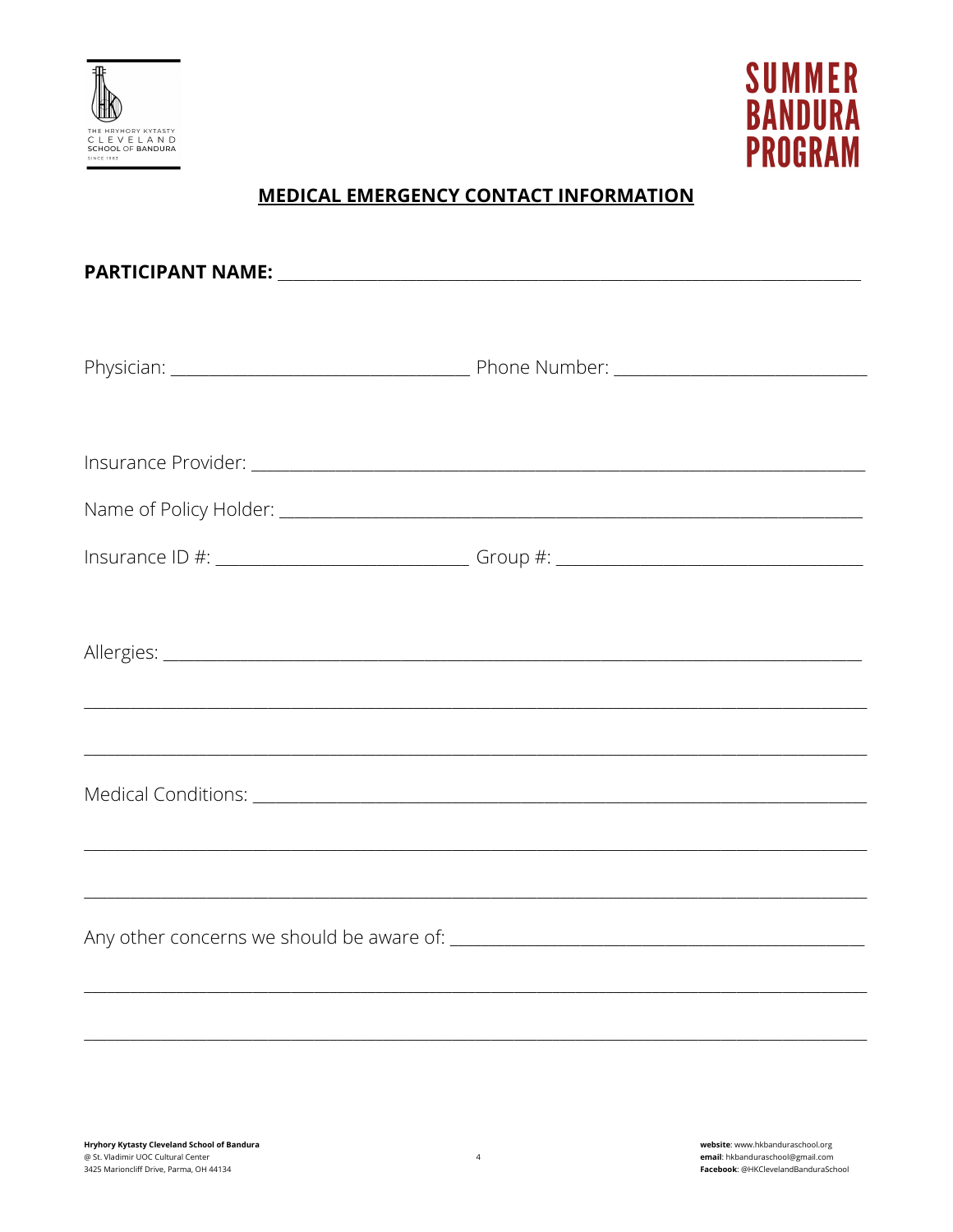



### **EMERGENCY MEDICAL AUTHORIZATION**

The purpose of this section is to make it possible for parents and guardians to authorize the emergency treatment for children who become ill or injured while under the program's authority, whenever parents or guardians cannot be reached for the purpose of giving consent for such treatment. Such authority is necessary to overcome legal obstacles to the provision of such treatment when all reasonable attempts to reach parents or guardians have failed.

I, the undersigned, hereby give my consent, in the event of any emergency in which my child requires medical care. I authorize the Summer Bandura Program 2021 and its staff to act for me, and to obtain for them whatever medical treatment the staff and medical professionals in their best judgment deem necessary and appropriate for their care and treatment, including, but not limited to, whatever medical, surgical, or dental examination, diagnosis, and/or treatment is deemed necessary.

This authorization does not cover major surgery unless the medical opinions of two other physicians, concurring in the necessity for such surgery, are obtained prior to the performance of such surgery.

\_\_\_\_\_\_\_\_\_\_\_\_\_\_\_\_\_\_\_\_\_\_\_\_\_\_\_\_\_\_\_\_\_\_\_\_\_\_\_\_\_\_\_\_\_\_\_\_\_\_\_\_\_ \_\_\_\_\_\_\_\_\_\_\_\_\_\_\_\_\_\_\_\_\_\_\_\_\_\_\_\_\_

|  |  | Signature of Participant (or Parent/Guardian) | Date |
|--|--|-----------------------------------------------|------|
|--|--|-----------------------------------------------|------|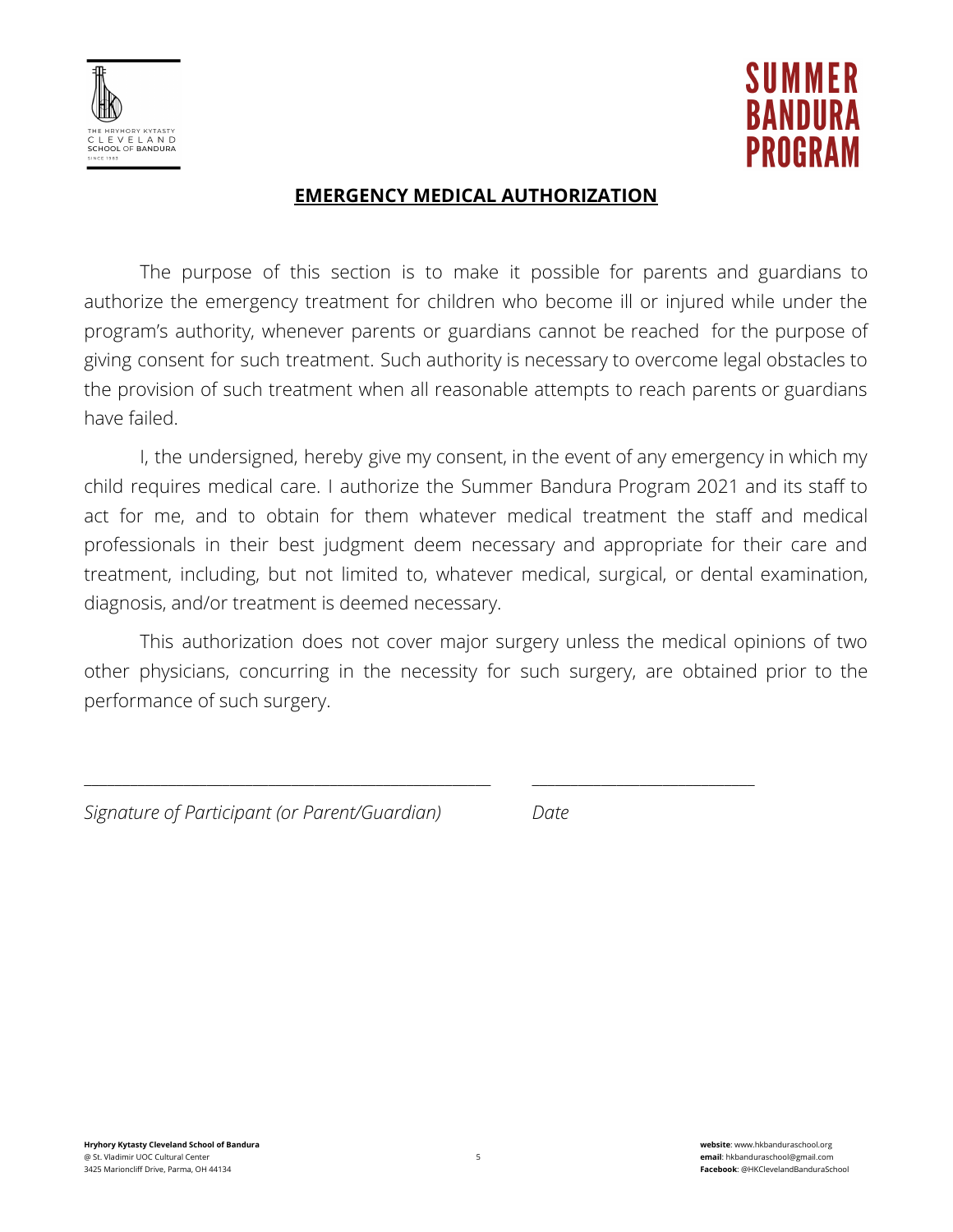



## **CODE OF CONDUCT, POLICIES, AND EXPECTATIONS**

The HK Cleveland School of Bandura and the Summer Bandura Program 2021 strive to offer the highest level of bandura and music education in a positive, respectful, and nurturing environment. In order to develop and maintain this environment, we ask that all participants and their parents review and abide by HK Cleveland School of Bandura's policies and expectations.

- ﹣ Students are to be respectful to all instructors, administrative workers, staff, volunteers, and visitors. Profane language, horseplay, or disruptive behavior will not be tolerated during class or performances and may result in removal from the program or the performance.
- Students are to be respectful of all HK Cleveland School of Bandura and St. Vladimir Ukrainian Orthodox Cathedral property. Stealing, converting, destroying, damaging, or otherwise manipulating such property will not be tolerated and will result in disciplinary action.
- No food, gum, soda cans, or glass bottles are permitted in the classrooms. Only refillable water bottles will be permitted.
- Cell phones are to remain on silent and put away during lessons.

\_\_\_\_\_\_\_\_\_\_\_\_\_\_\_\_\_\_\_\_\_\_\_\_\_\_\_\_\_\_\_\_\_\_\_\_\_\_\_\_\_\_\_\_\_\_\_\_\_\_\_\_\_ \_\_\_\_\_\_\_\_\_\_\_\_\_\_\_\_\_\_\_\_\_\_\_\_\_\_\_\_\_

\_\_\_\_\_\_\_\_\_\_\_\_\_\_\_\_\_\_\_\_\_\_\_\_\_\_\_\_\_\_\_\_\_\_\_\_\_\_\_\_\_\_\_\_\_\_\_\_\_\_\_\_\_ \_\_\_\_\_\_\_\_\_\_\_\_\_\_\_\_\_\_\_\_\_\_\_\_\_\_\_\_\_

*Signature of Participant Date*

*Signature of Parent/Guardian Date*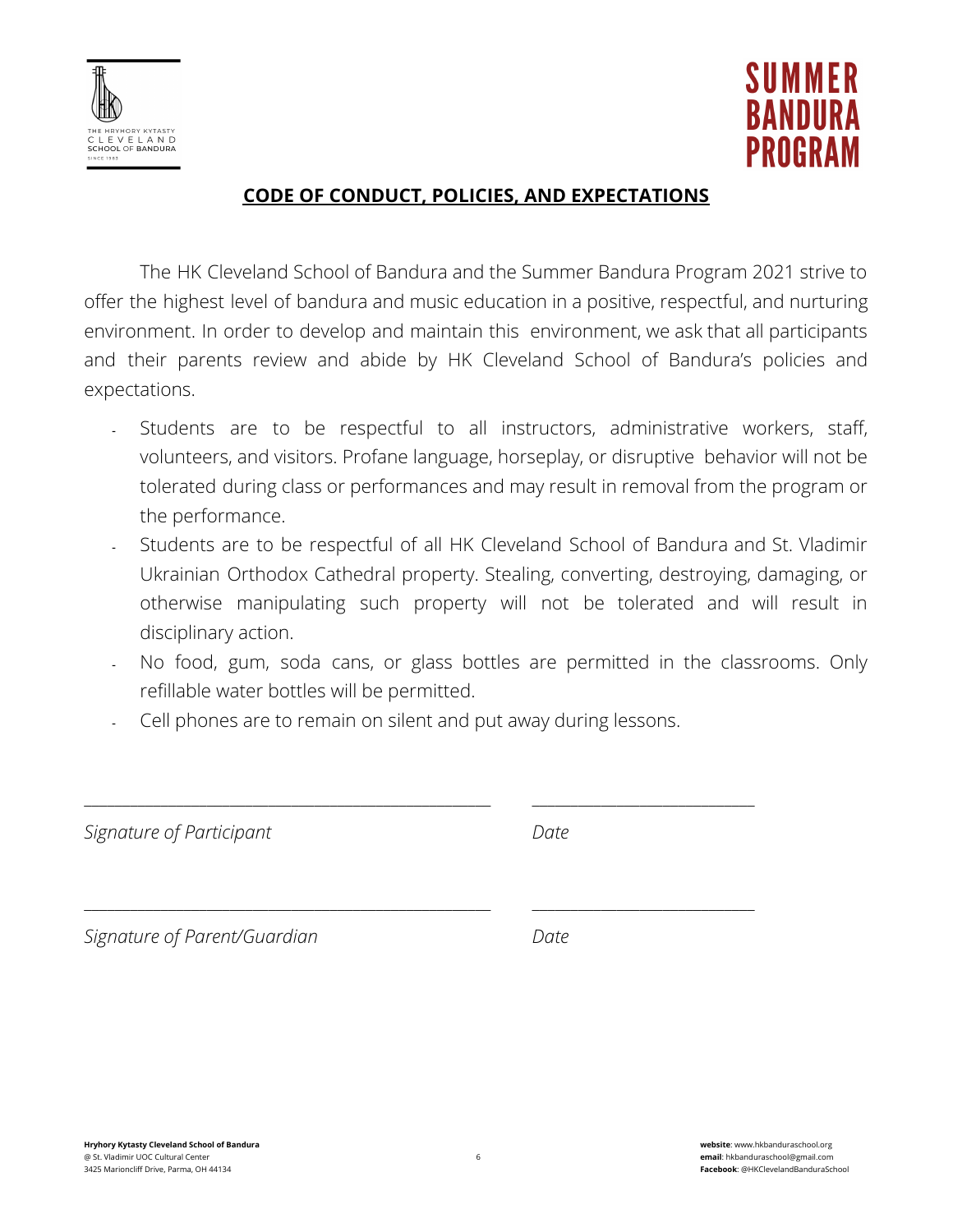



## **HOLD HARMLESS CLAUSE**

I, on behalf of myself and **the same of the set of the set of the set of the set of the set of the set of the set of the set of the set of the set of the set of the set of the set of the set of the set of the set of the se** *name*), do hereby agree to hold the Summer Bandura Program 2021, HK Cleveland School of Bandura, and St. Vladimir Ukrainian Orthodox Cathedral, as well as any board members, harmless for any responsibility or liability, and from any and all bodily injury claims, demands, damages, costs, expense actions and causes of action arising from any act or occurrence, and particularly on accounts of all property damage, loss suffered, or damages sustained as a result of the participation in the Summer Bandura Program 2021 in Parma, Ohio.

*Signature of Participant (or Parent/Guardian) Date*

**RELEASE OF LIABILITY CLAUSE**

\_\_\_\_\_\_\_\_\_\_\_\_\_\_\_\_\_\_\_\_\_\_\_\_\_\_\_\_\_\_\_\_\_\_\_\_\_\_\_\_\_\_\_\_\_\_\_\_\_\_\_\_\_ \_\_\_\_\_\_\_\_\_\_\_\_\_\_\_\_\_\_\_\_\_\_\_\_\_\_\_\_\_

I grant permission for my child/ward \_\_\_\_\_\_\_\_\_\_\_\_\_\_\_\_\_\_\_\_\_\_\_\_\_\_\_\_\_\_\_\_\_\_\_\_\_ (*participant name*), to participate in classes, rehearsals, and performances organized, sponsored, and arranged by the Summer Bandura Program 2021 and HK Cleveland School of Bandura, administrators. I understand that I will assume full responsibility for the payment of all medical expenses in case my child/ward is injured while they are under supervision of the Summer Bandura Program 2021 personnel. Furthermore, I release the Summer Bandura Program 2021, HK Cleveland School of Bandura, St. Vladimir Ukrainian Orthodox Cathedral, and its personnel, as well as landlords of facilities used during lessons and performances, from any and all liability resulting from injury, property damage, and/or property loss incurred while my child/ward is on the premises.

\_\_\_\_\_\_\_\_\_\_\_\_\_\_\_\_\_\_\_\_\_\_\_\_\_\_\_\_\_\_\_\_\_\_\_\_\_\_\_\_\_\_\_\_\_\_\_\_\_\_\_\_\_ \_\_\_\_\_\_\_\_\_\_\_\_\_\_\_\_\_\_\_\_\_\_\_\_\_\_\_\_\_

*Signature of Parent/Guardian Date*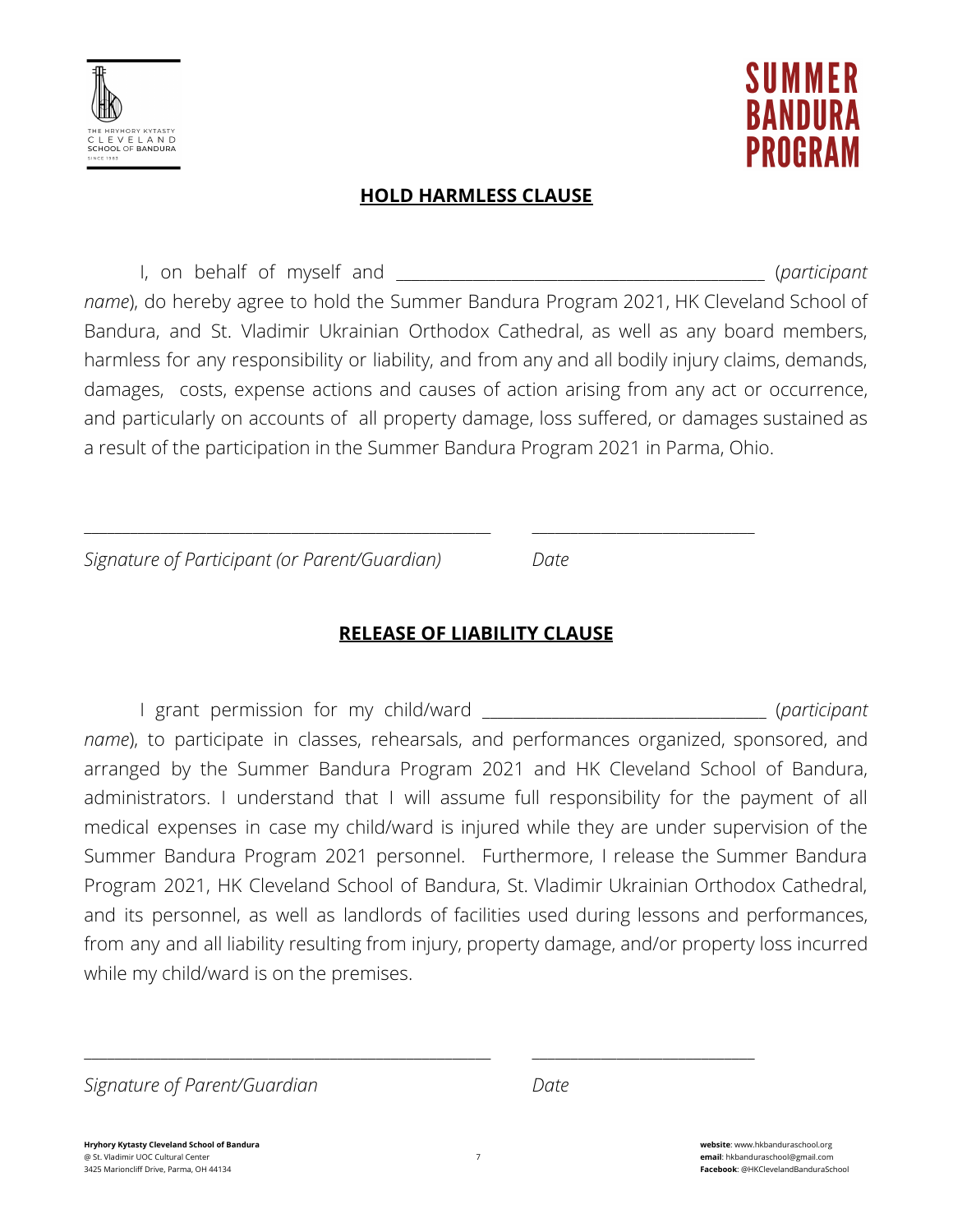



### **COVID PROTOCOL**

The HK Cleveland School of Bandura and the Summer Bandura Program 2021 strives to create a safe and healthy environment for all participating in this program. In order to maintain this environment and keep all safe, we ask that all participants and their parents review and abide by the Covid protocols set forth by the HK Cleveland School of Bandura, in compliance with the Centers for Disease Control and Prevention (CDC) and the Ohio Department of Health (ODH) guidelines.

The HK Cleveland School of Bandura and the Summer Bandura Program 2021 will send an up-to-date Covid protocol to parents and participants two weeks prior to the start of the program. It will have the latest details on mask wearing and social distancing. Depending on the latest CDC, ODH guidelines, and participants' vaccination status, please be prepared to wear a mask and social distance indoors if you are not vaccinated.

I have read the above statement and will abide by the Covid protocols set forth by the HK Cleveland School of Bandura.

\_\_\_\_\_\_\_\_\_\_\_\_\_\_\_\_\_\_\_\_\_\_\_\_\_\_\_\_\_\_\_\_\_\_\_\_\_\_\_\_\_\_\_\_\_\_\_\_\_\_\_\_\_ \_\_\_\_\_\_\_\_\_\_\_\_\_\_\_\_\_\_\_\_\_\_\_\_\_\_\_\_\_

\_\_\_\_\_\_\_\_\_\_\_\_\_\_\_\_\_\_\_\_\_\_\_\_\_\_\_\_\_\_\_\_\_\_\_\_\_\_\_\_\_\_\_\_\_\_\_\_\_\_\_\_\_ \_\_\_\_\_\_\_\_\_\_\_\_\_\_\_\_\_\_\_\_\_\_\_\_\_\_\_\_\_

*Signature of Participant Date*

*Signature of Parent/Guardian Date*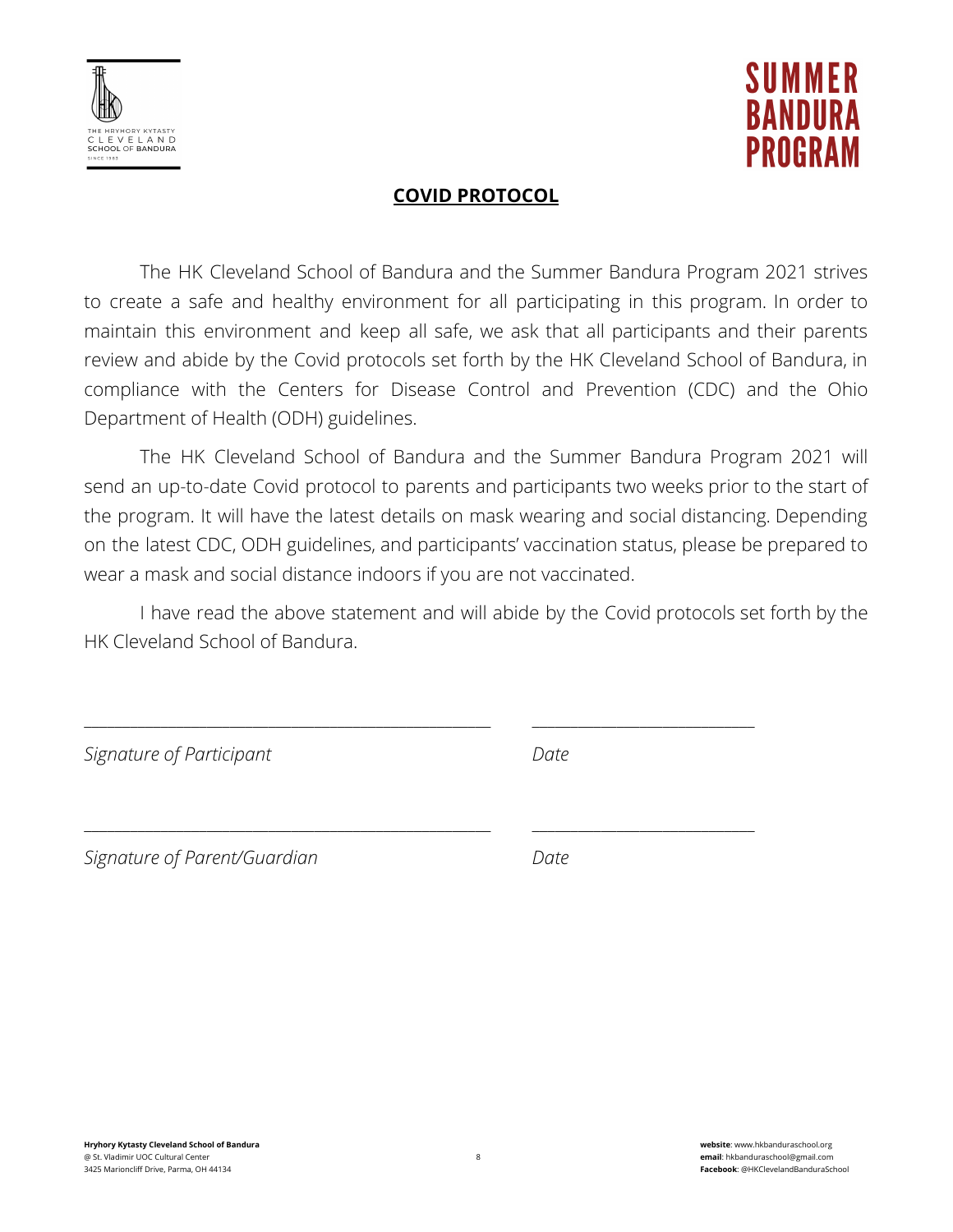



#### **SOCIAL MEDIA POLICY**

I, the undersigned, on behalf of the same of the same of the same of the same of the same of the same of the same of the same of the same of the same of the same of the same of the same of the same of the same of the same grant permission to the Summer Bandura Program, HK Cleveland School of Bandura, and all their subsidiaries (hereinafter referred to as "Summer Bandura Program Associates"), to post my photo, video footage, and/or other items (hereinafter referred to as "Materials").

I hereby release Summer Bandura Program Associates and its subsidiaries, employees, administrators, members, or clients/venues from all claims and demands arising out of or in connection with any use of said Materials, including, but not limited to, all claims for invasion of privacy, infringement of my right of publicity, defamation, and any other personal and/or property rights. I acknowledge and agree that no sums whatsoever will be due to me as a result of the use of the Materials or any rights therein.

Furthermore, I understand that postings, tweets, photos, videos, and all other forms of social media even when intended to be viewed only by close friends or family – can be easily circulated beyond my intended audience. I understand that my posts represent me, and, by association, Summer Bandura Program Associates and its subsidiaries, to the outside world.

As with any of my conduct during classes, rehearsals, performances, or events, I understand that I can be held accountable for social media conduct that negatively impacts the mission of Summer Bandura Program Associates and its subsidiaries. This may include postings that inappropriately share information related to Summer Bandura Program Associates, or make inappropriate or unprofessional statements that could negatively impact Summer Bandura Program Associates, its affiliates, or members of its community.

\_\_\_\_\_\_\_\_\_\_\_\_\_\_\_\_\_\_\_\_\_\_\_\_\_\_\_\_\_\_\_\_\_\_\_\_\_\_\_\_\_\_\_\_\_\_\_\_\_\_\_\_\_ \_\_\_\_\_\_\_\_\_\_\_\_\_\_\_\_\_\_\_\_\_\_\_\_\_\_\_\_\_

\_\_\_\_\_\_\_\_\_\_\_\_\_\_\_\_\_\_\_\_\_\_\_\_\_\_\_\_\_\_\_\_\_\_\_\_\_\_\_\_\_\_\_\_\_\_\_\_\_\_\_\_\_ \_\_\_\_\_\_\_\_\_\_\_\_\_\_\_\_\_\_\_\_\_\_\_\_\_\_\_\_\_

*Signature of Participant (or Parent/Guardian) Date*

I acknowledge that my child, \_\_\_\_\_\_\_\_\_\_\_\_\_\_\_\_\_\_\_\_\_\_\_\_\_\_\_\_\_\_\_\_\_\_\_\_\_\_\_\_\_\_\_\_\_ (*participant name*), is under 18 years old and lacks the legal capacity to enter into binding agreements. Accordingly, I have read this Policy and consent to my child's inclusion in the Materials; I will not contest the rights granted in this Policy; and I shall assist and support the Summer Bandura Program in any and all legal proceedings for affirmation of this Contract, should the Summer Bandura Program choose to have a court of law affirm this Contract.

*Signature of Parent/Guardian (if child is under 18) Date*